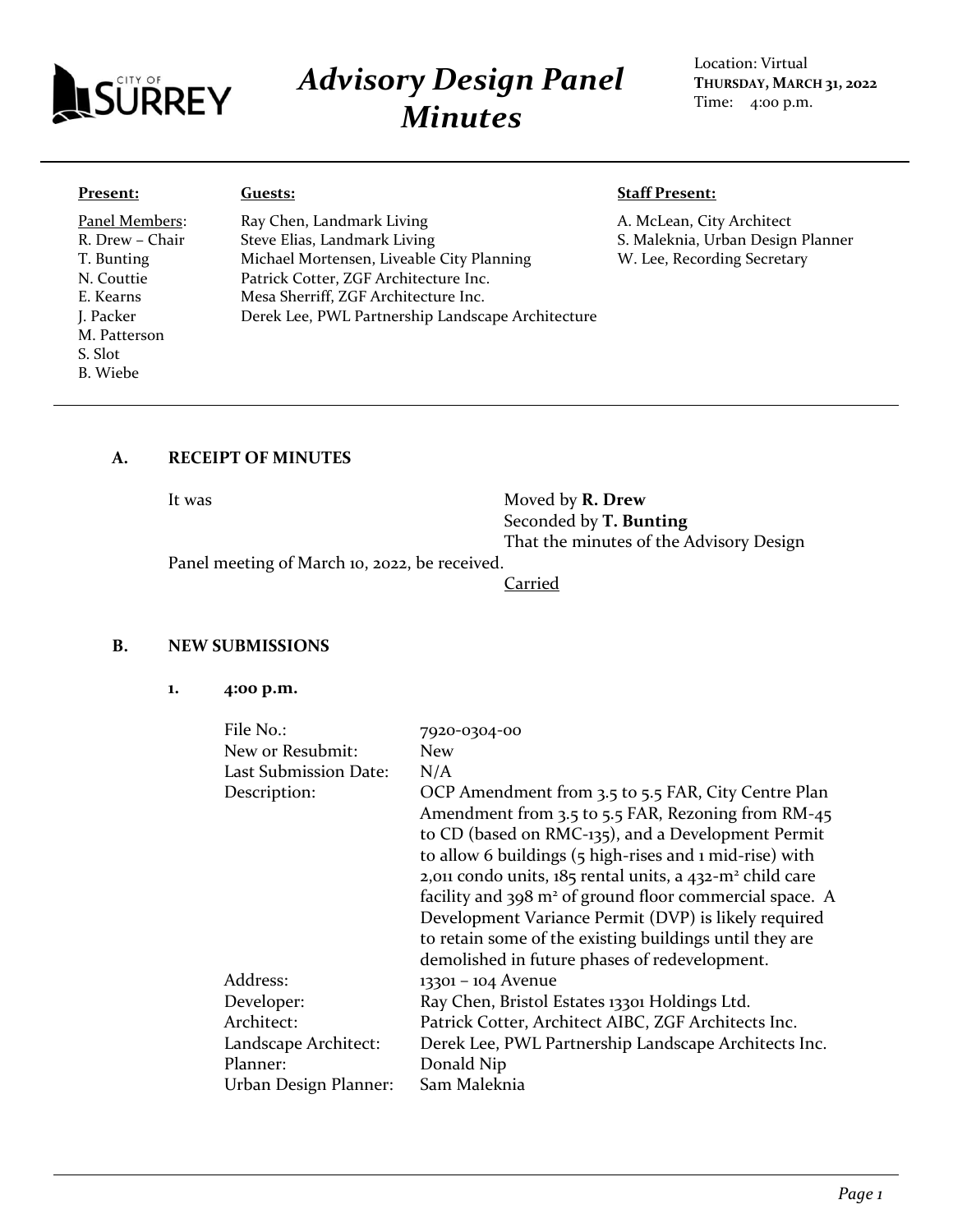The Urban Design Planner advised that staff generally support the overall site planning, massing, and use for the General DP. He noted that each phase will come back to ADP with a Detailed DP proposal in the future.

The Panel was asked to comment on the overall site planning, pedestrian and vehicular movement, overall massing concept and density, proposed setbacks, proposed amenity concept, overall landscape concept, wayfinding, and public realm interfaces.

The Project Architect presented an overview of the site planning, streetscapes, building concept, and 3D Views.

The Landscape Architect presented an overview of the general concept for the Landscape design.

# **ADVISORY DESIGN PANEL STATEMENT OF REVIEW**

It was Moved by **T. Bunting** Seconded by **E. Kearns** That the Advisory Design Panel (ADP)

SUPPORT the project and recommends that the applicant address the following issues to the satisfaction of the Planning & Development Department.

Recommend that the landscaping submission return to staff for further development.

## Carried

Key Points

- Consider measures to further enhance the invitation for neighbouring community to contribute to the activation of the public spaces.
- Continue working with the city to accommodate pedestrian crossing at new road.
- Continue to develop the project with the intent to maximize sun access to the podium roof and at grade courtyards.
- Consider measures to enhance bicycle circulation.

Site

- Commend applicant for a thorough, well put together presentation. Excellent presentation explaining the thinking behind the concepts, and a very comprehensive package.
- Very good comprehensive master plan for a significant project. Sets out strong governing principles for the future design of the actual buildings.
- Consider further design development to ensure it does not feel like a gated community.
- Consider planning more retail as the phasing goes through. Continue working with the city to accommodate this.
- Consider adding some covered outdoor space (very useful in our climate).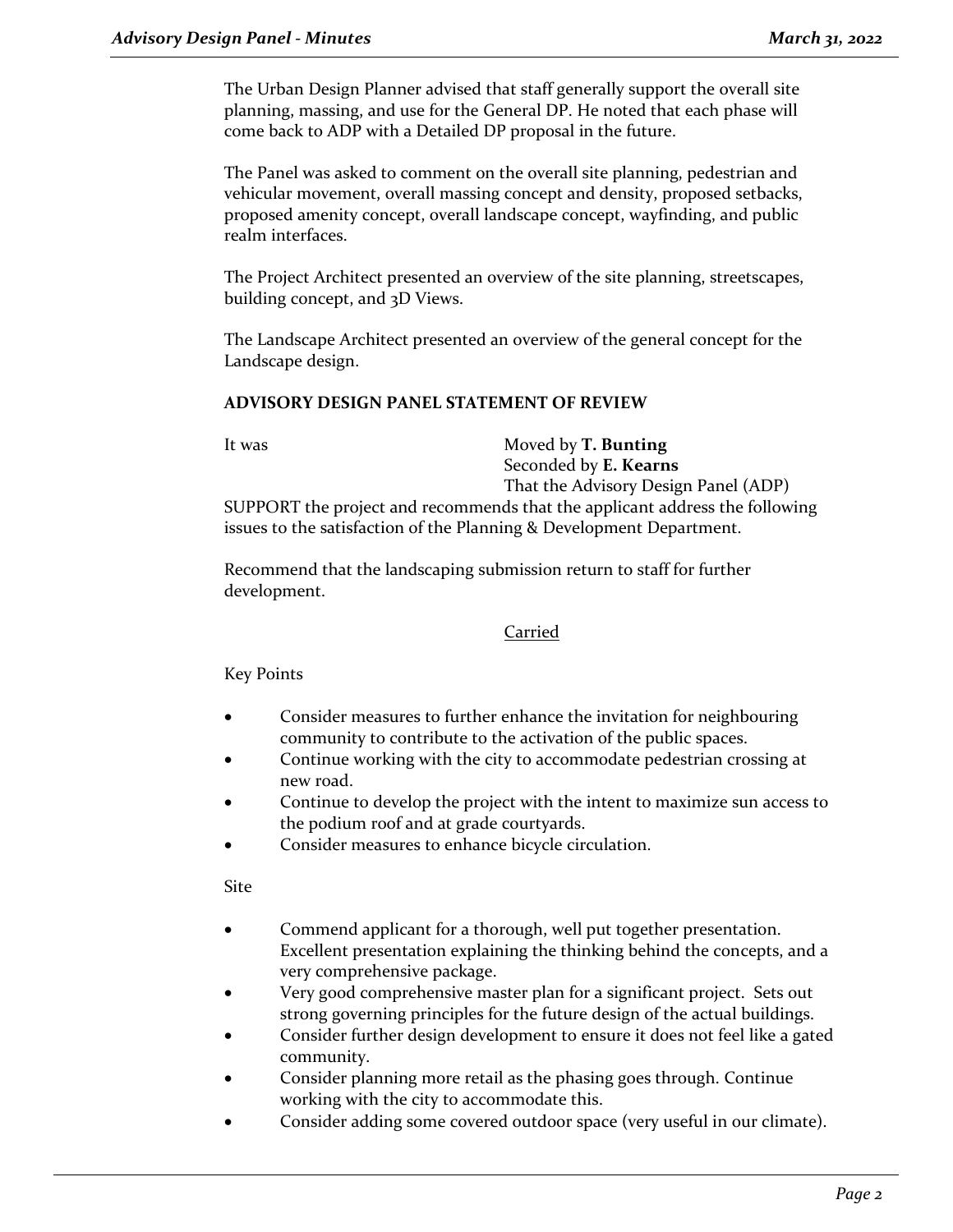- Pedestrian connectivity through the site is an important part of the plan and relies heavily on two mid block crossing of the curving road. I would encourage the applicant to work with planning and engineering to resolve the road design to confirm if that mid block pedestrian crossings would be allowed.
- Introduction of the new 133A Street with the gentle curve will do so much for the pedestrian experience & vehicular traffic calming along that road, as opposed to a straight/linear street.
- Consider further public art study for this project, and have fun with public art components as they will add more vibrancy to the public realm.
- Introduction of pedestrian mews/woonerfs is a great amenity.
- Consider temporary parking for the small-scale retail at the main entry off 104 Ave.

# Form and Character

- Appreciate that the applicant was able to locate all the towers with appropriate separations.
- Appreciate daycare being integrated into the development.
- Entry off 104 Ave gets strong daylight through the heart of the project. Encourage making the SW building an activity node. Allow for more retail.
- Stepping down/tapering in density from high rise to a  $4/6$  storey podium along 104/133/105 helps to reduce perception of mass from street.
- Creative placement of buildings on the site in relation to existing buildings, and each other, helps to create visual movement along all street frontages.
- Massing composition is expected to develop, but good to see a suggestion of modulation in the expression. It suggests they will be interesting towers.

# Landscape

- Retention of mature and significant trees on 104/105 Ave is excellent.
- Overall, the site planning is understood to be defined by the location of the central road, requested by the city, and by tower separations for building on site and on adjacent sites. The placement of the towers is understood as they relate to the streetscapes. The landscape spaces, as well designed as they appear to be, appear to be in the spaces left over by the tower and podium placement. Most of the neighbourhood spaces identified on the plan are in very shady areas. Consider looking for opportunities to expand the landscape space, perhaps by flipping the road/shifting towers to create neighbourhood spaces that have greater access to sunlight.
- The podium roof decks will be very important elements to allow residents to have more access to sunlight. Encourage design development to ensure that the podiums are large and oriented to receive as much sunlight as possible.

# CPTED

• No specific issues were identified.